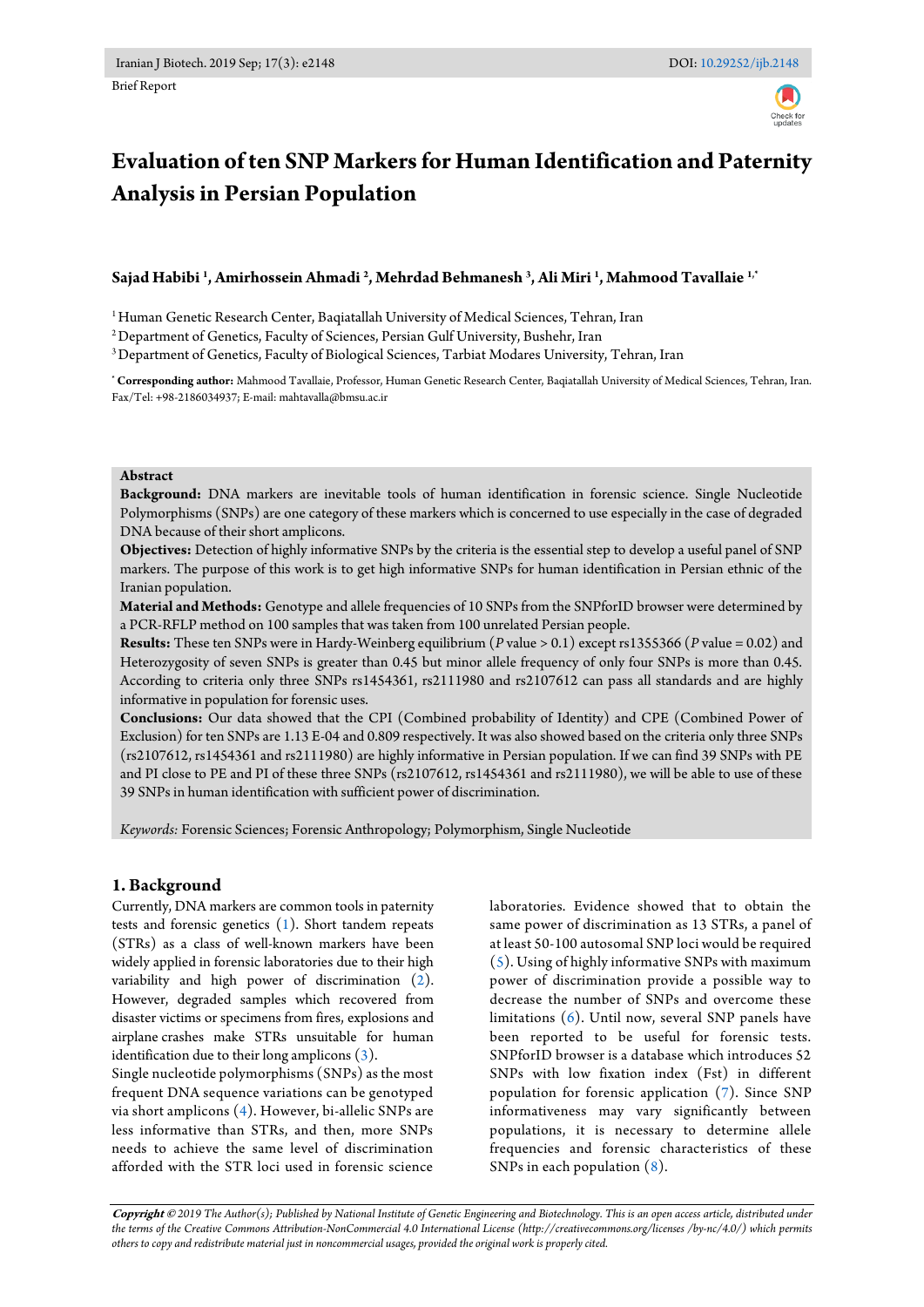## **2. Objectives**

The aim of this study is to find characteristics of 10 SNPs of SNPforID database for paternity tests and find out which of them are highly informative for forensic purposes in Persian population.

## **3. Materials and Methods**

### *3.1. Sample Collection*

100 unrelated Persian blood samples comprised of 50 males and 50 females were collected. Written informed consent was obtained from all subjects in accordance with the declaration of Helsinki.

#### *3.2. Genomic DNA Extraction*

5 mL of peripheral blood were collected from each volunteer in test tubes containing 0.5M EDTA and DNA was extracted using DNPTM Kit (Cinnagen, Iran). Briefly, lysis solution was used to lyse blood cells and then genomic DNA from white cells selectively precipitated with isopropanol. The precipitated DNA was washed and desalted with ethanol and dissolved in TE buffer and stored in -20°C. The quantity and quality of extracted DNA were examined spectrophotometrically or visually by electrophoresis on 1% agarose gel.

*3.3. Selection of Highly Informative SNP Candidates* SNP data in the SNPforID browser http://spsmart.cesga.es/snpforid.php were employed in the present study. In order to select 10 highly informative SNP candidates, the allelic frequencies were used for screening. As markers with even allelic distributions have high observed heterozygosity and are more informative, three of the SNPs were selected with a common 45:55– 50:50 allelic distributions in the Middle East population where Iran is located there. All of the selected markers are located on autosomal chromosomes (**[Table](#page-2-0) 1**).

### *3.4. SNP Genotyping*

Ten SNPs was determined by Polymerase Chain Reaction-restriction Fragment Length Polymorphism (PCR-RFLP). Briefly, the fragment which contains SNP were amplified to form PCR products as below: initial denaturation at 95℃ for 5min, 35 cycles of 30s at 95℃, 30 s at 58 or 60℃, 30 Sec at 72℃ and a final extension step of 5min at 72℃. PCR products were digested with appropriate enzymes at 37℃for overnight, according to manufacturer's instruction and then analyzed on 2% agarose gel (**[Table 2](#page-2-1)**).

### *3.5. Statistical Analyses*

The gene count method was used to calculate observed allele frequencies and the observed genotypes at each of the 10 SNP loci. probability of Identity (PI), Power of Exclusion (PE), Power of Discrimination (PD) and were calculated by PowerStatsV12.xls software, which is freely available on the net  $(9)$ .

Fisher's exact tests using the OEGE program [were](http://www.oege.org/software/hwe-mr-calc.shtml)%20were) performed to evaluate compliance with the Hardy– Weinberg equilibrium [\(10\)](#page-3-9). The following SNP selection criteria were used to choose highly informative SNPs:  $[1]$  (MAF) > 0.45 in all ethnic groups,  $[2]$ heterozygosity > 0.45, [3] Hardy–Weinberg equilibrium (HWE) P value  $> 0.1$ , and [4] physical distance between SNP markers > 50 Mb [\(11\)](#page-3-10).

## **4. Results**

#### *4.1. Genotype and Allele Frequencies of SNPs*

Genotype and allele frequencies of SNP candidates in Persian population were calculated based on the gene count method (**[Table 3](#page-2-2)**). All SNPs except for rs1355366 are in the Hardy-Weinberg Equilibrium (HWE) with the p-value greater than 0.1 so one marker (rs1355366) is not consistent with HWE in population under study. Heterozygosity of seven SNPs is greater than 0.45 but minor allele frequency of only four SNPs is more than 0.45 (Of course,  $rs1454361$  is very close to  $(MAF) > 0.45$ ). Altogether according to four criteria only three SNPs of rs1454361, rs2111980 and rs2107612 can pass all standards and are highly informative in population for forensic uses.

## *4.2. Calculation of Combined PI and PE of Ten SNPs in Persian Population*

PI and PE were calculated for each of candidate SNPs. With 10 autosomal SNPs combined PI (CPI) and combined PE (CPE) in Persian population was calculated as 1.13×E-04 and 0.80900 respectively (**[Table 3](#page-2-2)**).

## **5. Discussion**

Since geneticists discovered polymorphic structures in human genomes, several genetic tests have been developed to utilize this feature in paternity tests and very soon became profitable tools for forensic applications [\(12\)](#page-3-11). Although STRs are widely employed in genetic tests as suitable tools; SNPs have some advantages in comparison to STRs. Short amplicon size, low mutation rates and genotyping via high-throughput technologies are some of their advantages [\(13,](#page-3-12) [14\)](#page-3-13).

A panel of 52 SNPs which are presented in SNPforID browser is suggested to be enough informative and has the same power of discrimination as 15 STRs [\(15,](#page-3-14) [16\)](#page-3-15).

However, the SNP informativeness may vary significantly between populations, so, genotype and allele frequencies of 10 SNPs of this database were calculated in Persian population.

As shown in (**[Table 3](#page-2-2)**) some of these SNPs have different distributions in the Persian population in comparison with those reported for Middle East population in SNPforID browser [\(7\)](#page-3-6).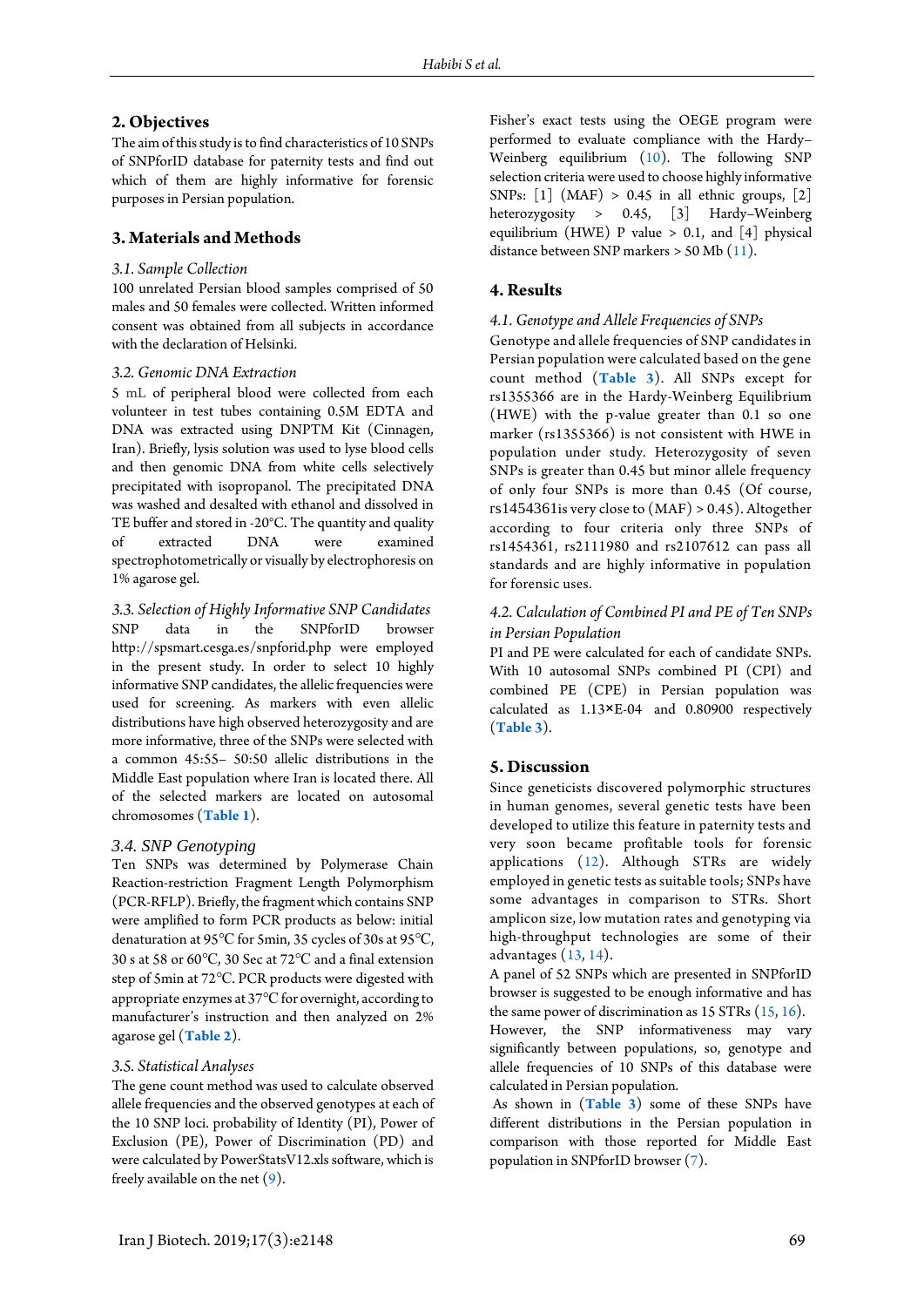| <b>NCBI SNP</b><br>cluster ID | <b>PCR</b><br>product<br>(bp) | Annealing<br>temperature | <b>Primers</b>                  | Chromosomal<br>location         | Chromosome  |    |
|-------------------------------|-------------------------------|--------------------------|---------------------------------|---------------------------------|-------------|----|
| rs2107612                     | 370                           | 60 °C                    | S'-TCAGGGAGGAATAAACATTACAGG-3'  | 5'-GTCACAGCAACATAACCATATTAC-3'  | 888.320     | 12 |
| rs1454361                     | 412                           | 60 °C                    | S'-ACTCTAGTGACATAGCCTCCAGTG-3'  | 5'-TTGGAAGGACAATGAAGTTGCACG-3'  | 25,850,832  | 14 |
| rs2111980                     | 305                           | 60 °C                    | 5'-CTCTTAACCTCCCTCCCTTGCCTG-3'  | S'-CTCTTCCTTCCGCCCCACTCCAAC-3'  | 106,328,254 | 12 |
| rs1355366                     | 400                           | 60 °C                    | S'-CCGTCTCTTCAGGAACAGTAGAAC-3'  | S'-CAGGTGTGACAGCCTAGTTCTG-3'    | 190,806,108 | 3  |
| rs251934                      | 230                           | 60 °C                    | 5'-ACTGACCCTTGCAGAGAACTGACC-3'  | 5'-CCCAAGGTCCATCATTGGCTGT-3'    | 174,778,678 |    |
| rs1028528                     | 614                           | 58 °C                    | S'-TCCTCAGCAAGAATCCCATTAGG-3'   | S'-TCAGTACAACCCTGCAAGATAGATG-3' | 48,362,290  | 22 |
| rs1335873                     | 476                           | 60 °C                    | S'-GGAATGGGTCAGGTCGAAGGTC-3'    | 5'-AAGAACAGGAGCGTCAGAAACAG-3'   | 20.901.724  | 13 |
| rs1979255                     | 666                           | 60 °C                    | 5'-AAGAGAAGATACAGAGGCATTTCAG-3' | S'-CTCCTTGACATCCCAAAAGCATACC-3' | 190.318.080 | 4  |
| rs917118                      | 711                           | 60 °C                    | 5'-CTGATTTGTTCTAGTGGCAGCGTTC-3' | S'-GTGTCCAGCAAGAGAGAGATTTTCC-3' | 4,457,003   |    |
| rs1413212                     | 655                           | $58 \, \circ C$          | 5'-AGTGTTAAGTGATTTGCCCTATGCC-3' | 5'-CACAACACCTAAGACTTGCTTTCAG-3' | 24,806,797  |    |

<span id="page-2-0"></span>**Table 1.** Primers and characteristics of amplified human genomic DNA segments containing selected SNP markers

<span id="page-2-1"></span>**Table 2.** Restriction enzymes which were used for genotyping by RFLP-PCR method

| <b>SNP</b>        | Enzyme        | $\omega$<br>$\sqrt{1}$ $\sqrt{2}$ $\sqrt{2}$<br><b>Restriction site</b> | <b>Cut Allele</b> | Fragment size after digestion (bp) |
|-------------------|---------------|-------------------------------------------------------------------------|-------------------|------------------------------------|
| rs2107612 $(A/G)$ | XmiI          | GTMKAC                                                                  | A                 | 205(165)                           |
| rs1454361 $(A/T)$ | XceI          | <b>RCATGY</b>                                                           | A                 | 212(200)                           |
| rs2111980 (A/G)   | SacI          | GAGCTC                                                                  | G                 | 200(105)                           |
| rs1355366 $(A/G)$ | FaqI          | GGGAC(10/14N)                                                           | G                 | 216(184)                           |
| rs251934 (C/T)    | XmiI          | GTMKAC                                                                  | С                 | 144(90)                            |
| rs1028528 (A/G)   | DraIII        | <b>CACNNNGTG</b>                                                        | A                 | 340(274)                           |
| rs1335873 (A/T)   | XmiI          | GTMKAC                                                                  | T                 | 256(220)                           |
| rs1979255 $(C/G)$ | AlwI          | GGATC                                                                   | C                 | 406(260)                           |
| rs917118 (C/T)    | HgaI          | GACGC                                                                   |                   | 431(280)                           |
| rs1413212 $(T/C)$ | <b>B</b> smFI | <b>GTCCC</b>                                                            | T                 | 437(218)                           |

<span id="page-2-2"></span>**Table 3.** Paternity index, probability of exclusion, genotype and allele frequencies of ten SNPs in Persian population

|                               |           |       |           |              |                          | <b>Allele Frequency</b>       |                          |             | <b>Genotype Frequency</b> |                  |                      |                  |                           |
|-------------------------------|-----------|-------|-----------|--------------|--------------------------|-------------------------------|--------------------------|-------------|---------------------------|------------------|----------------------|------------------|---------------------------|
|                               |           |       |           |              |                          | <b>Middle East</b><br>Persian |                          |             |                           |                  |                      |                  |                           |
| <b>NCBI SNP</b><br>cluster ID | PI        | PE    | <b>PD</b> | Allele<br>1  | Allele<br>$\overline{2}$ | Allele<br>1                   | Allele<br>$\overline{2}$ | Allele<br>1 | Allele<br>$\mathbf{2}$    | Homo<br>allele 1 | Het<br>allele<br>1,2 | Homo<br>allele 2 | <b>HWE</b><br>р.<br>value |
| rs2107612                     | 0.391     | 0.215 | 0.609     | G            | A                        | 0.33                          | 0.67                     | 0.495       | 0.505                     | 0.23             | 0.53                 | 0.24             | 0.54                      |
| rs1454361                     | 0.399     | 0.216 | 0.601     | T            | $\mathbf{A}$             | 0.54                          | 0.46                     | 0.443       | 0.557                     | 0.18             | 0.53                 | 0.29             | 0.46                      |
| rs2111980                     | 0.362     | 0.158 | 0.638     | $\mathbf{A}$ | G                        | 0.48                          | 0.51                     | 0.535       | 0.465                     | 0.3              | 0.46                 | 0.24             | 0.44                      |
| rs1355366                     | 0.342     | 0.102 | 0.658     | $\mathbf{A}$ | G                        | 0.62                          | 0.38                     | 0.55        | 0.45                      | 0.36             | 0.38                 | 0.26             | 0.02                      |
| rs251934                      | 0.439     | 0.140 | 0.561     | T            | C                        | 0.58                          | 0.42                     | 29          | 71                        | 0.07             | 0.44                 | 0.49             | 0.49                      |
| rs1028528                     | 0.465     | 0.113 | 0.535     | G            | $\mathbf{A}$             | 0.64                          | 0.36                     | 25          | 75                        | 0.05             | 40                   | 0.55             | 0.5                       |
| rs1335873                     | 0.422     | 0.147 | 0.578     | $\mathbf{A}$ | T                        | 0.38                          | 0.62                     | 0.315       | 0.685                     | 0.09             | 0.45                 | 0.46             | 0.66                      |
| rs1979255                     | 0.43      | 0.154 | 0.57      | G            | $\mathsf{C}$             | 0.29                          | 0.71                     | 0.31        | 0.69                      | 0.08             | 0.46                 | 0.46             | 0.45                      |
| rs917118                      | 0.365     | 0.14  | 0.635     | T            | C                        | 0.59                          | 0.41                     | 0.425       | 0.575                     | 0.2              | 0.45                 | 0.35             | 0.42                      |
| rs1413212                     | 0.433     | 0.133 | 0.567     | G            | A                        | 0.31                          | 0.69                     | 0.645       | 0.355                     | 0.38             | 0.53                 | 0.09             | 0.11                      |
| <b>Total PI</b>               | 1.13 E-04 |       |           |              |                          |                               |                          |             |                           |                  |                      |                  |                           |
| <b>Total PE</b>               | 0.809000  |       |           |              |                          |                               |                          |             |                           |                  |                      |                  |                           |

These differences could alter forensic parameters of SNPs for forensic application [\(8\)](#page-3-7). Based on the allele frequencies of 10 SNPs, CPI was calculated as 1.13E-04. This is very more than 2.2E-17 which are supplied with 15 STR loci in the Persian population, so we should use of vey more SNPs for equal CPI with 15 STR but if selected SNPs are high informative by criteria we can use of fewer number of SNPs. This is same abut CPE that for equal power of exclusion with 15 STRs we should use very more SNP markers [\(17\)](#page-3-16). These data mentioned that addition of more appropriate SNPs must be necessary to increase the power of discrimination. Gill reported that 50–80 loci are taken to reach the same discrimination level of 16 STRs loci [\(18\)](#page-3-17).The addition of more SNPs, however, is associated with some restrictions. Production and commercialization of robust assays containing large numbers of oligonucleotide PCR primers will not be

#### trivial  $(3)$ .

Furthermore, examining more loci will be more expensive and time-consuming; therefore, introducing highly informative SNPs is the unavoidable direction in order to decrease the number of SNPs for forensic uses [\(11\)](#page-3-10). Since most SNPs are biallelic, the maximum power of discrimination is taken by a combination of SNPs with a nearly the same distribution between two alleles  $(19).$  $(19).$ 

Based on this procedure, Lee et al introduced 24 highly informative SNPs in Korean population with a PI and PE of 1.9E-10 and 0.989 respectively which is corresponding to nine STR loci [\(8\)](#page-3-7).

Kim et al suggested that a highly polymorphic set of about 40 SNP markers with MAF> 0.45 and the even allelic frequency will have nearly the same discrimination power for human identification as would a set of 16 STR markers in Korean population [\(11\)](#page-3-10).